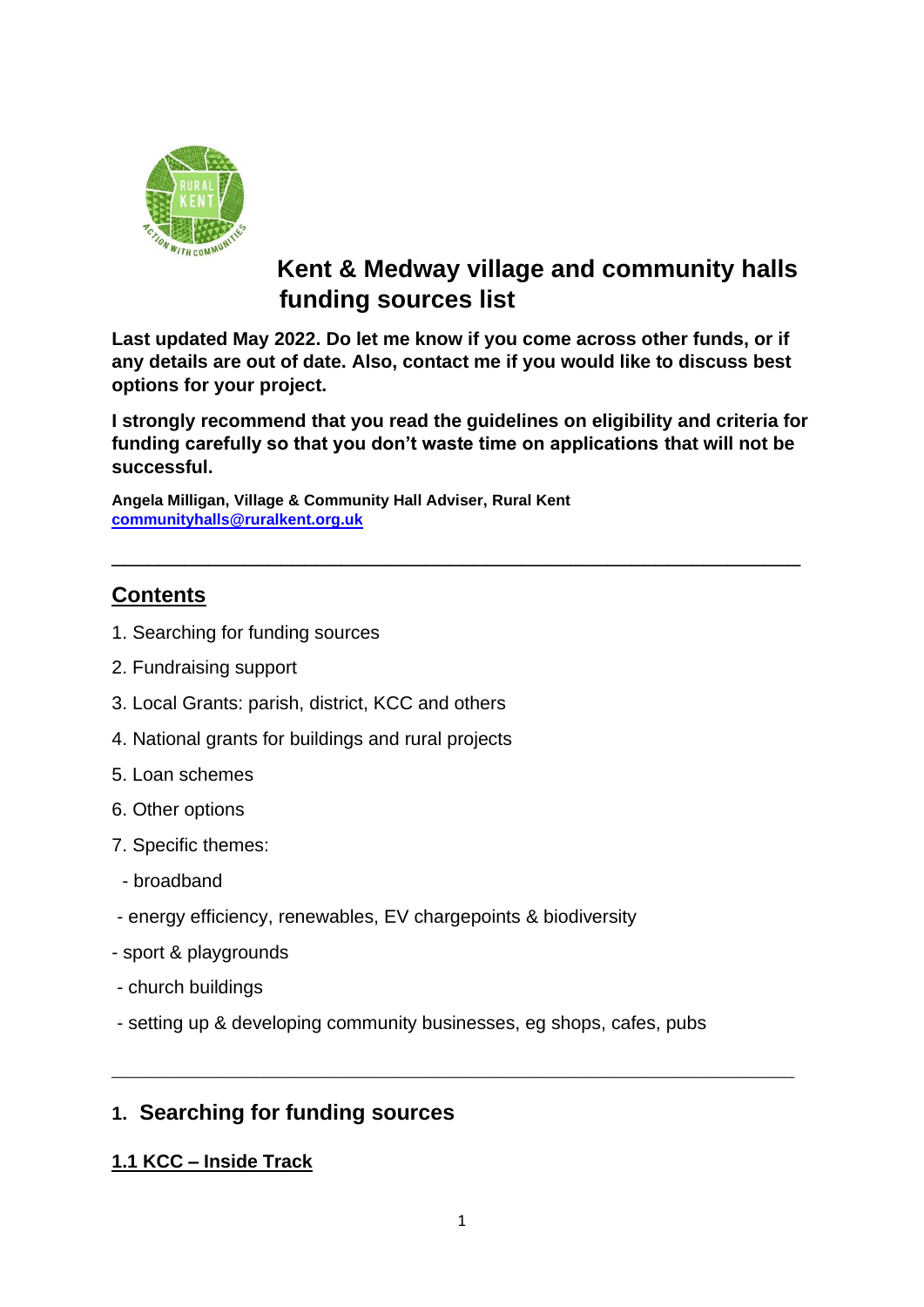#### [Inside Track newsletter -](https://www.kent.gov.uk/leisure-and-community/community-grants-and-funding/inside-track-newsletter) Kent County Council

Regularly updated and comprehensive listing of funding sources (not just for village halls). Follow this link to sign up.

#### **1.2 Funding for All**

#### [Community Buildings/Halls Archives -](https://www.fundingforall.org.uk/fund_category/community-buildings-halls/) Funding for All

Provides a list of funding specifically for community buildings. Most are listed below but worth keeping an eye on. They also provide high quality free fundraising training, fundraising surgeries and 1 to 1 mentoring – see their website for details.

#### **1.3 Kent For Community**

[Home | Kent 4 Community \(idoxopen4community.co.uk\)](https://www.idoxopen4community.co.uk/kent)

Funding search engine supported by KCC. You have to register to use it (free).

## **2. Fundraising support**

#### **2.1 Funding for All**

Funding for All - [Mentoring for VCSEs in Kent & Medway](https://www.fundingforall.org.uk/)

Free mentoring and workshops for small charities and community groups in Kent & Medway.

#### **2.2 Kent County Council**

[Facts and figures about Kent -](https://www.kent.gov.uk/about-the-council/information-and-data/facts-and-figures-about-Kent) Kent County Council

Useful source of information about Kent, with statistics down to Ward level – population, age, gender, employment, health status etc. Helps for example to show the demand for your hall/services.

#### **Rural Kent Village Hall Advice service**

That's me! I can discuss your project, direct you to possible funding sources, look over applications, business plans etc.

## **3. Local Grants**

#### **3.1 Parish Councils**

If your village hall is in a parished area, speak to your parish council to see if they can make a grant to the hall or raise some money on the parish precept (local taxation). They also have access to public works loans and can gift this to village halls (not lend on). They can also submit planning applications for half the usual fee. See ACRE information sheet 2 *Parish Council Help for Village Halls* (free to Rural Kent members).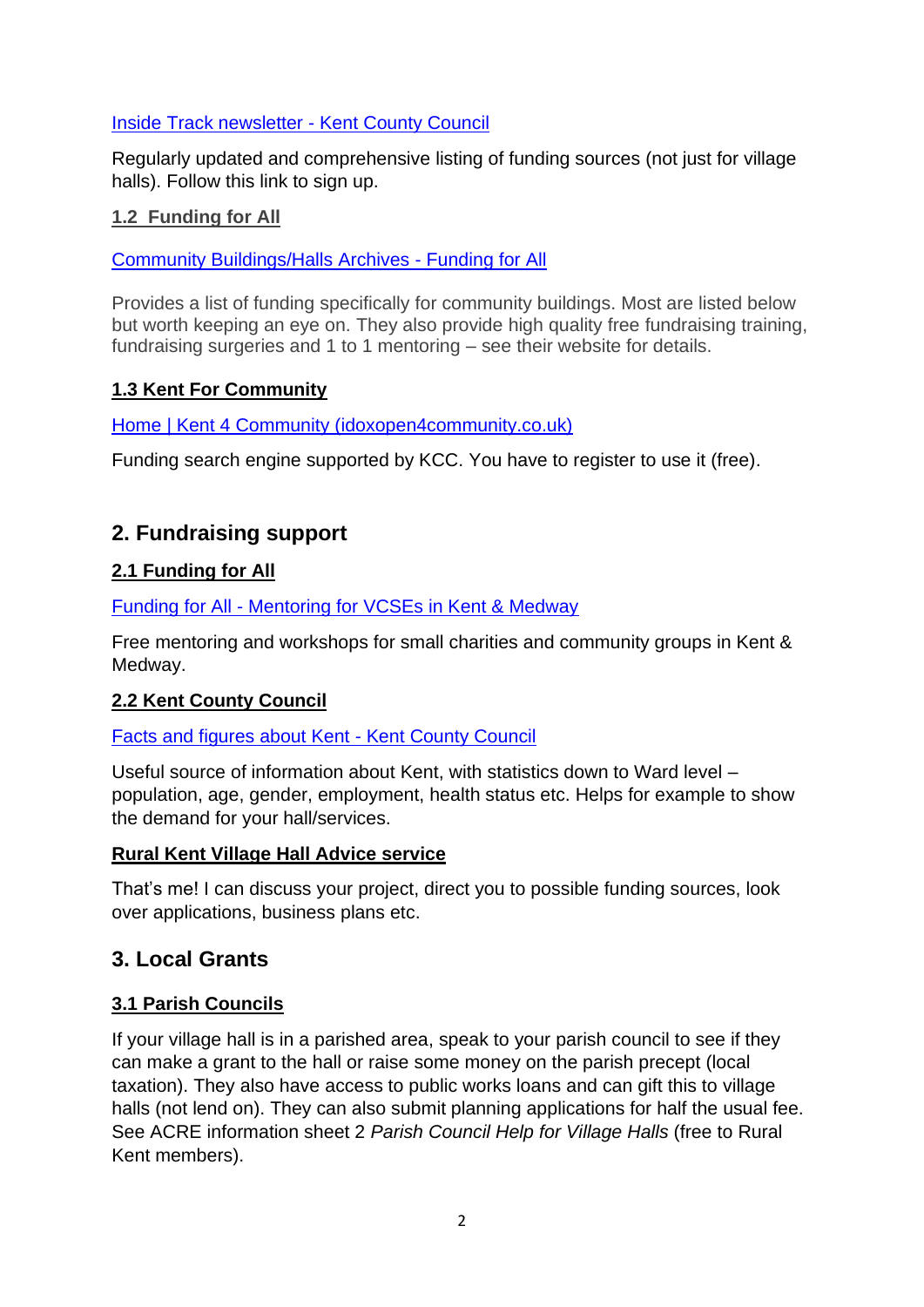## **3.2 District level**

## • **Ashford**

## [Information on the capital grants scheme. | Ashford Borough Council](https://www.ashford.gov.uk/your-community/grants-and-funding/capital-grants/)

Up to £10,000 for any one project. Loans of £25,000 also available exceptionally. Support refurbishment and new build village halls, projects to reduce or offset carbon footprint and increase the efficient use of resources, eg local tree planting schemes, replacing inefficient lighting or heating systems; sports facilities and playgrounds. 50% match funding required. Annual deadline 30 July. Visit the website for list of conditions (charities and parish councils are eligible) or contact Michelle Byrne, Funding & Partnerships Officer, 01233 330485.

[Information on the ward member community grant scheme. | Ashford Borough](https://www.ashford.gov.uk/your-community/grants-and-funding/ward-member-community-grant-scheme/)  **[Council](https://www.ashford.gov.uk/your-community/grants-and-funding/ward-member-community-grant-scheme/)** 

Each ward member has a small budget of £3000 each year Small grants, minimum £100. Contact your ward member first.

• **Canterbury City Council**

#### **Councillors' opportunity fund**

£200 grants. Contact any councillor.

• **Dover**

## [Community Grants Scheme \(dover.gov.uk\)](https://www.dover.gov.uk/Community/Grants-Funding/Community-Grants-Scheme/DDC-Community-Grants.aspx)

£100 to £2000 grants. Two rounds, May and October, open for approx. 6 weeks. Contact the Dover Community Development Team to discuss your application and receive 1:1 support. [CommunityGrants@dover.gov.uk](mailto:communitygrants@dover.gov.uk)

#### [Dover District Lotto doverlotto.com](https://www.doverlotto.com/good-causes)

DDC's Lottery raises money for good causes. You can sign up on the website and once accepted, you will have your own lottery page which you can promote. The idea is that when people buy lottery tickets they choose to support your cause. Alternatively they can support the DDC Community grants listed above.

• **Maidstone**

#### [Home | Cobtreetrust \(cobtreecharitytrust.org\)](https://www.cobtreecharitytrust.org/)

Maintain support of public parks and open spaces, museums and other buildings, and other amenities for the promotion of mental, moral and physical education and health within the above mentioned area. Grants of £1,000 to £5,000. Applications are considered quarterly, in January, April, July and October and must be received by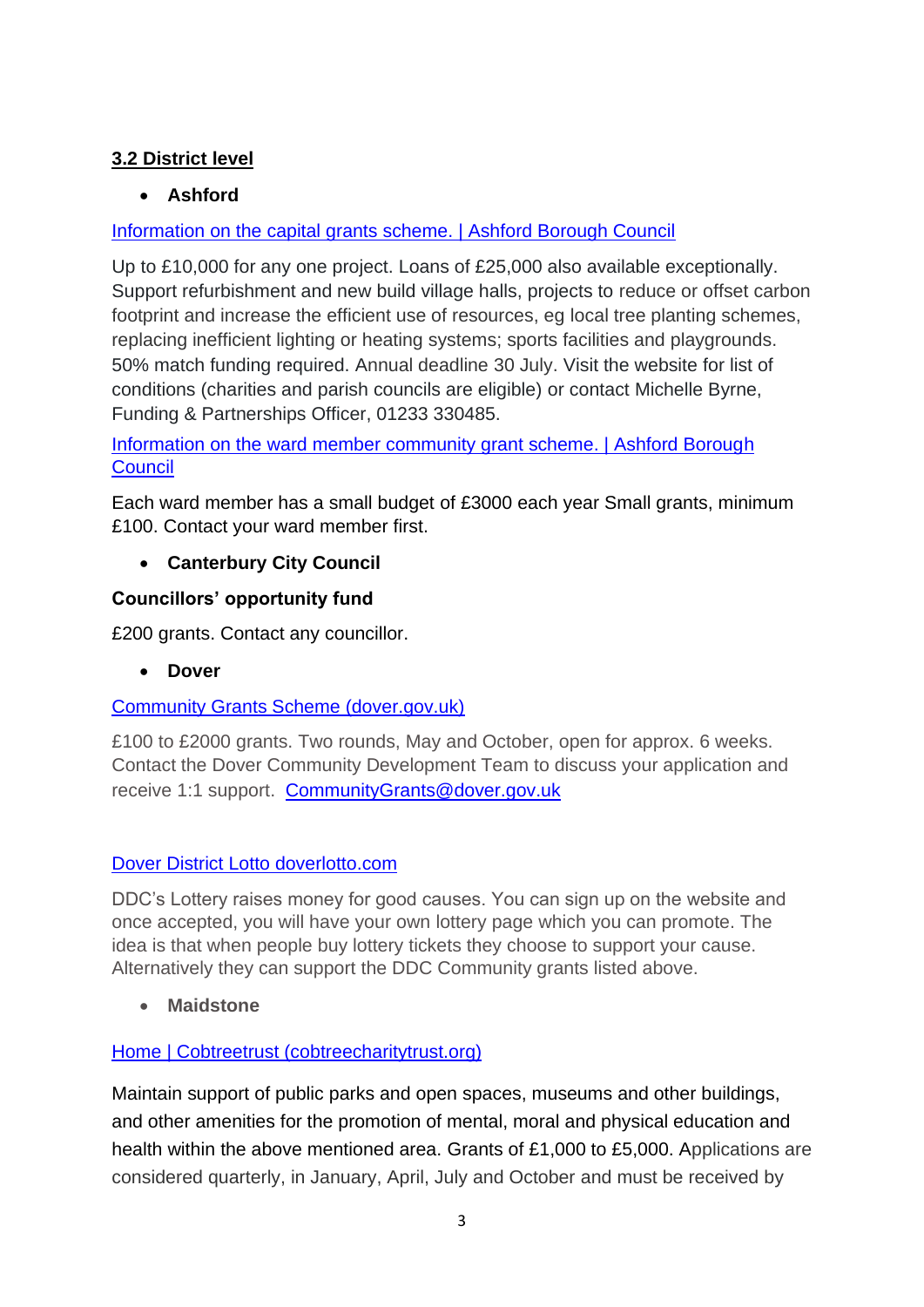the first of the preceding month, (ie, 1<sup>st</sup> December, March, June and September). Contact The Secretary for details 01622 736865.

## • **Folkestone & Hythe**

Ward budget scheme - [Folkestone & Hythe District Council \(folkestone-hythe.gov.uk\)](https://www.folkestone-hythe.gov.uk/community/community-funding/ward-budget) Small grants awarded by ward councillors. See Ashford.

## • **Sevenoaks**

[Community\\_Grants\\_Scheme\\_Guidelines\\_2021\\_\\_\\_up\\_to\\_\\_\\_500 \(2\).pdf](file:///C:/Users/angelam/Downloads/Community_Grants_Scheme_Guidelines_2021___up_to___500%20(2).pdf) Up to £500.

• Swale Borough Council News and Your Council - [Grants and Funding \(swale.gov.uk\)](https://swale.gov.uk/news-and-your-council/grants-and-funding)

• **Thanet**

[Boost your cause's fundraising with Thanet Community Lotto -](https://www.thanetlotto.co.uk/good-causes) Thanet Community [Lotto \(thanetlotto.co.uk\)](https://www.thanetlotto.co.uk/good-causes)

See under Dover District Council for details.

## • **Tunbridge Wells**

[Boost your cause's fundraising with TW Lotto -](https://www.twlotto.co.uk/good-causes) TW Lotto

See under Dover District Council for details.

## **3.3 Kent County Council**

[Community grants and funding -](https://www.kent.gov.uk/leisure-and-community/community-grants-and-funding) Kent County Council

Keep an eye out on this website for new grants. Currently available to village and community halls:

## • **KCC Combined members grant (county councillors)**

[Combined Members Grant -](https://www.kent.gov.uk/leisure-and-community/community-grants-and-funding/combined-members-grant#null) Kent County Council

Each county councillor can individually recommend expenditure up to £10,000 per year in grants to benefit local services or projects.

These grants can support the following activities which might be relevant for community buildings: local events and activities, purchase or repair of equipment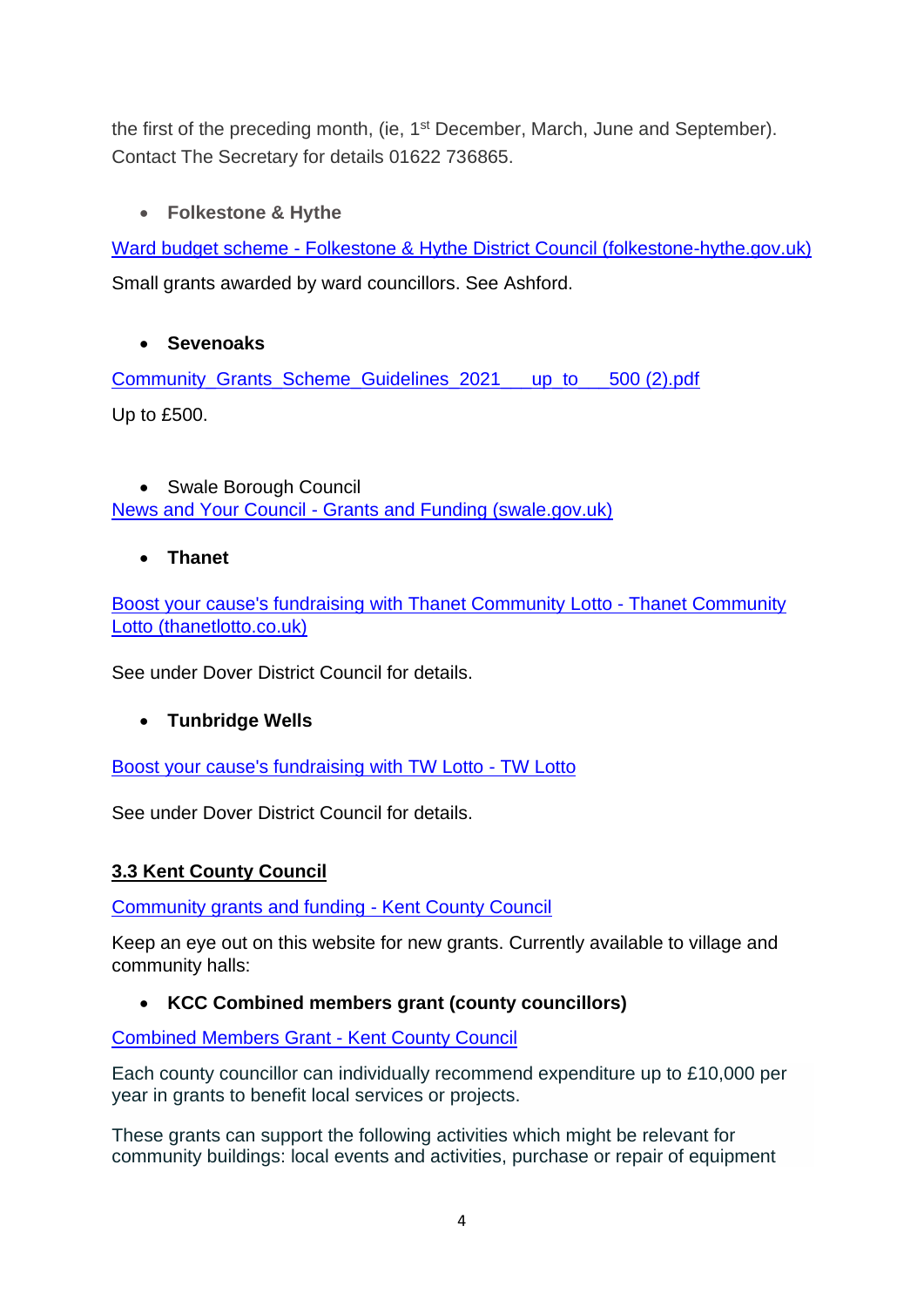and furniture; promotional materials; marketing and training costs; website creation and redesign; sports projects.

Applications can be submitted at any time to your local county councillor. [Find](https://democracy.kent.gov.uk/mgFindMember.aspx)  [Councillor \(kent.gov.uk\).](https://democracy.kent.gov.uk/mgFindMember.aspx) You must contact your county councillor to discuss your application before applying as they need to countersign your application for it to be considered.

## • **KCC Village and Community Halls Grant scheme**

## [VCS Grant prospectus \(kent.gov.uk\)](https://www.kent.gov.uk/__data/assets/pdf_file/0010/58438/VCS-Grant-prospectus.pdf)

These grants enable communities to improve existing facilities or build a new facility that meets an identified need in the community Examples of work are building an extension, building a new hall, upgrade of toilets and/or kitchens, replacement windows and heating systems, improved insulation (not normal maintenance/repair work or car park surfacing).

Grants of up to £30,000 available, up to 50% of costs. Matching funding must be secured. Open to registered charities (not parish councils or church-run halls). Competitive. Strict criteria (evidence of community demand, representative management committee, business plan for larger amounts).

Deadline: 31st December each year. Applicants are notified of the decision 3 months after the deadline date (before 1st April) Successful applicants are required to start the project within the financial year that the award is made. Read the brochure at the link above for more info then apply online at [Village and Community Hall Grant](https://www.kent.gov.uk/leisure-and-community/community-grants-and-funding/village-and-community-hall-grant-scheme)  Scheme - [Kent County Council](https://www.kent.gov.uk/leisure-and-community/community-grants-and-funding/village-and-community-hall-grant-scheme)

## • **Crowdfund**

## CrowdFund Kent - [Home \(spacehive.com\)](https://www.spacehive.com/movement/crowdfund-kent/)

KCC are providing match funding (up to 50% of total funding required, maximum £20,000) for projects created on this crowdfunding site. Must be a charity and project contributes to wider community. You need to complete an expression of interest online and set up a Spacehive fundraising page (very easy – follow on-line guidance). Worth a go if you've got lots of supporters willing to each make a small contribution, which KCC could then match. You can also apply for Gift Aid on donations. Crowdfund Kent is designed to support local organisations and groups the opportunity to take forward projects and ideas to improve their local area.

The Spring round has just opened with a deadline of the 20th of April to get involved. This means having projects fully costed and permissions secured by this date. **For a full overview of the process and the criteria of the funding, visit** [spacehive.com/movement/crowdfund-kent/about](https://canterbury.us5.list-manage.com/track/click?u=ce1fea5ec56affbbfcca3a9d5&id=55cc545a74&e=c22477a803) 

# **3.4 Community infrastructure levy (CIL)**

<https://www.gov.uk/guidance/community-infrastructure-levy#spending-the-levy>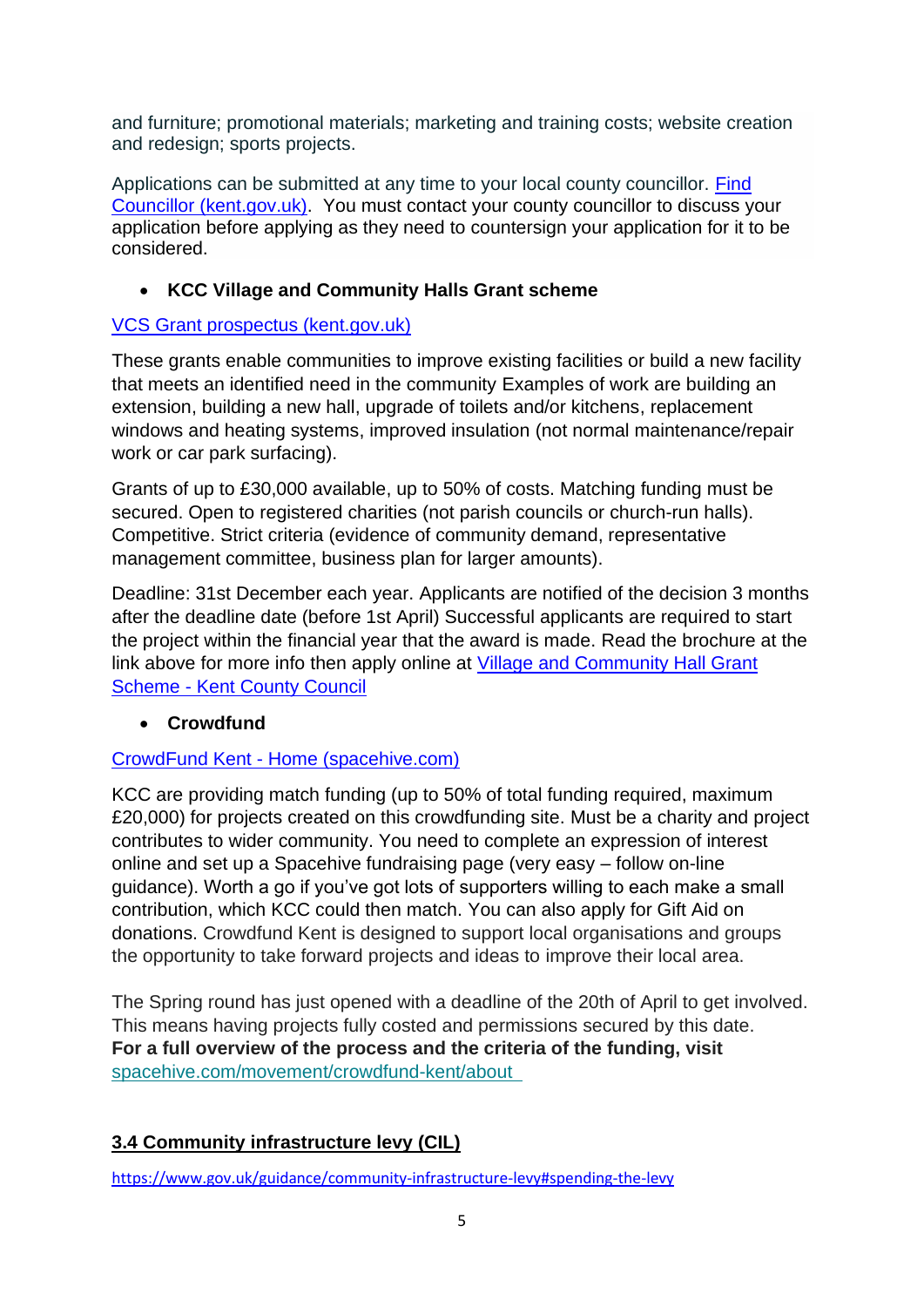The Community Infrastructure Levy (the 'levy') is a charge which can be levied by local authorities on new development in their area. It is an important tool for local authorities to use to help them deliver the infrastructure needed to support development in their area. The funding can be used for village halls – refurbishment or new builds. Check your local district or borough council website to find out whether they have signed up and how the scheme works in your area.

## **3.5 Other local grants**

## • **Asda Foundation**

## [How to Apply | Asda Foundation](http://www.asdafoundation.org/how-to-apply)

Apply through your local Asda store Community Champion. The Investing in Spaces and Places programme offers grants of £5000 to £25,000. Funds can be used to transform, renovate or create a safe and inclusive space and place for the community to be together.

## • **Kent Community Foundation (KCF)**

## Kent Community Foundation - [Improving the Lives of Local People \(kentcf.org.uk\)](https://kentcf.org.uk/)

KCF administers a range of privately donated funds and awards grants of on average £5,000 in Kent and Medway. Projects need to fit within one of their themes. They have recently funded refurbishment work to a village hall which was making real efforts to reach vulnerable and isolated residents.

## • **Roger de Haan Charitable Trust**

#### [Roger De Haan Charitable Trust | supporting charities and communities](https://rdhct.org.uk/)  [\(rdhct.org.uk\)](https://rdhct.org.uk/)

The Roger De Haan Charitable Trust supports charitable causes and projects in east Kent, and in particular the District around Folkestone, Hythe and Romney Marsh. Give capital grants and also for development of amateur sports facilities. Continuous rolling programme. See the Trust's website for upcoming Trustee meeting dates.

## • **Veolia Trust**

## [Funding \(veoliatrust.org\)](https://www.veoliatrust.org/funding/)

£10,000 to £75,000. Must be within 5 miles of a landfill site (Canterbury, Rainham, Rochester). Check postcodes on the website. Contributing Third party payment of 10% must be paid.

## • **FCC Communities Foundation**

[CAF criteria / FCC \(fcccommunitiesfoundation.org.uk\)](https://fcccommunitiesfoundation.org.uk/apply/caf)

Up to £100,000. Don't cover extensions or new builds, but will fund refurbishment eg new windows. Must be within 10 miles of an FCC landfill site (the two in Kent are Allington and the Isle of Sheppey). The website allows you to see which areas fall within this area.

• **Biffa Award**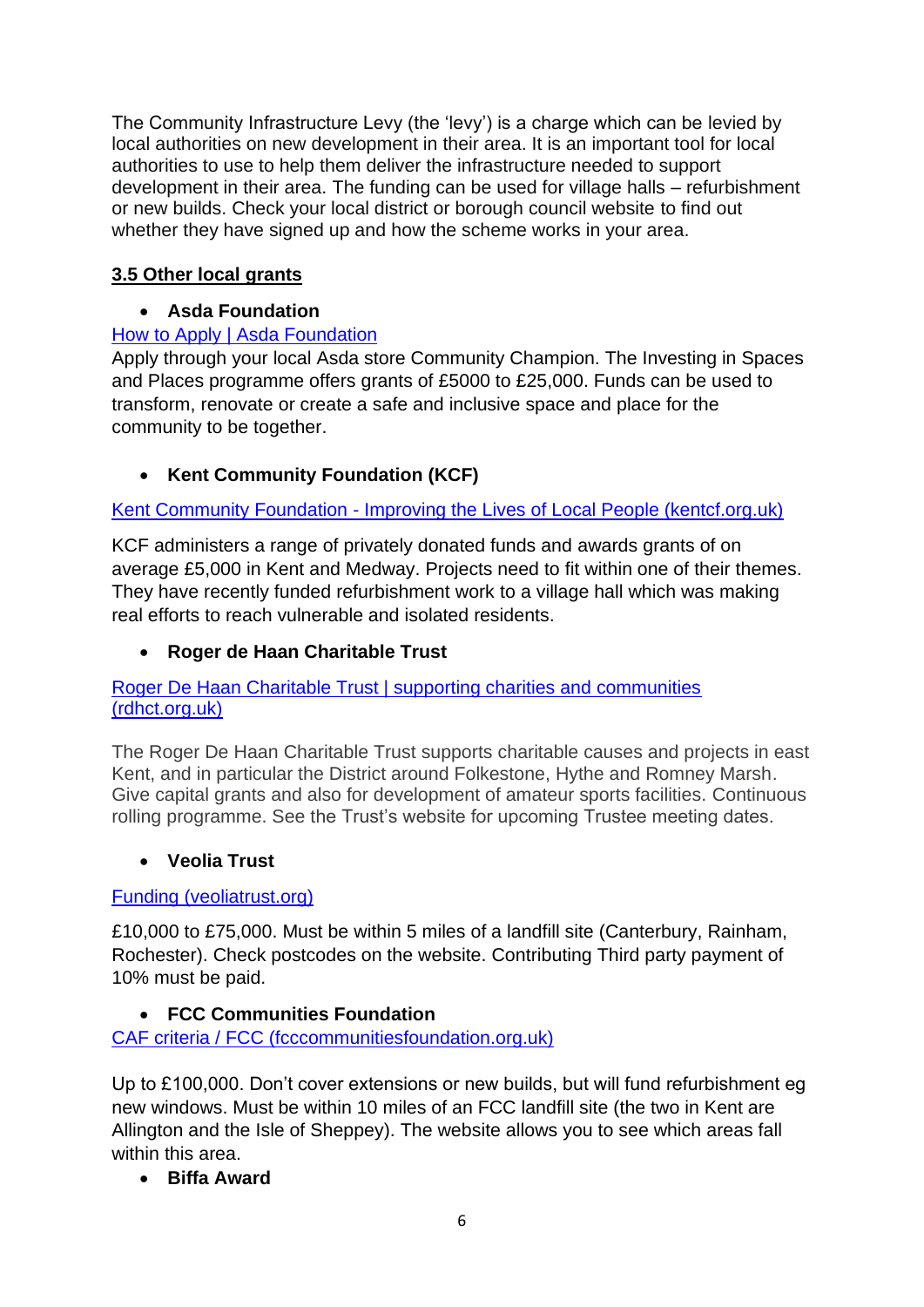#### Community Buildings - [Biffa Award \(biffa-award.org\)](https://www.biffa-award.org/community-buildings/)

Check postcode on the website. as must be within 5 miles of a 'significant' Biffa operation or landfill site (see website, but broadly Ashford, Maidstone, Sevenoaks, Swale, Tunbridge Wells). £10,000 to £75,000. Have funded heating, windows and doors, kitchens, toilets etc. Must show wide community benefit/use. Church halls can also apply if used more widely by the community. Also fund sports pavilions, playgrounds, outdoor gyms etc and biodiversity projects. Less than £200,000 project cost overall. Accept applications any time. Apply when have 75% of any additional funding needed in place.

## • **Viridor Credits (Landfill Communities Fund)**

#### [Apply for Funding | Viridor Credits Environmental Company \(viridor-credits.co.uk\)](https://www.viridor-credits.co.uk/apply-funding)

Grants available for community, heritage and biodiversity projects. Use the postcode checker on the website to check your eligibility. Three levels of grant, £20,000 up to £100,000. Contributing Third Party payment of 10% must be made.

#### • **Suez Communities Trust: Landfill Communities Fund**

#### [Landfill Communities Fund -](https://www.suezcommunitiestrust.org.uk/apply-for-funding/england/) SUEZ Communities Trust

Grants up to £50,000, within in a 2.5 mile radius of a SUEZ Recycling and Recovery UK waste processing location (West Lane, Sittingbourne, Kent ME10 3TT) and within a ten miles radius of any licensed landfill (Kemsley Mill Landfill, Kemsley, Sittingbourne, Kent ME10 2SG). Won't fund new builds or extensions but will fund refurbishments. Successful applicants will have to pay a 11.5% Contributing Third Party (CTP) payment before any funds are released.

**Note on Landfill Communities Funds and Contributing Third Party payments**: the CTP is paid back to the landfill operator. It can be funded by a local authority, another charity, private companies, voluntary organisations, private donors, monies from fundraising. There is some confusion about whether the applicant can pay it – guidance varies so check with the particular company.

# **4. National grants for buildings and rural projects**

These national funding bodies offer grants for various projects, usually including work on buildings. Contact them directly for the latest information.

## • **Asda Foundation – Building Resilient Communities Fund**

#### [PowerPoint Presentation \(asdafoundation.org\)](https://www.asdafoundation.org/documents/Empowering_Local_Communities_Grant_Group_Guidance.pdf)

Investing in Spaces and Places category funds improvements of facililities and equipment eg tables and chairs, kitchen equipment. Will also fund eg an electrician to install new lighting. Grants of £5,000 to £25,000. Apply through your Community Champion at your local Asda store.

## • **Aviva Community Fund**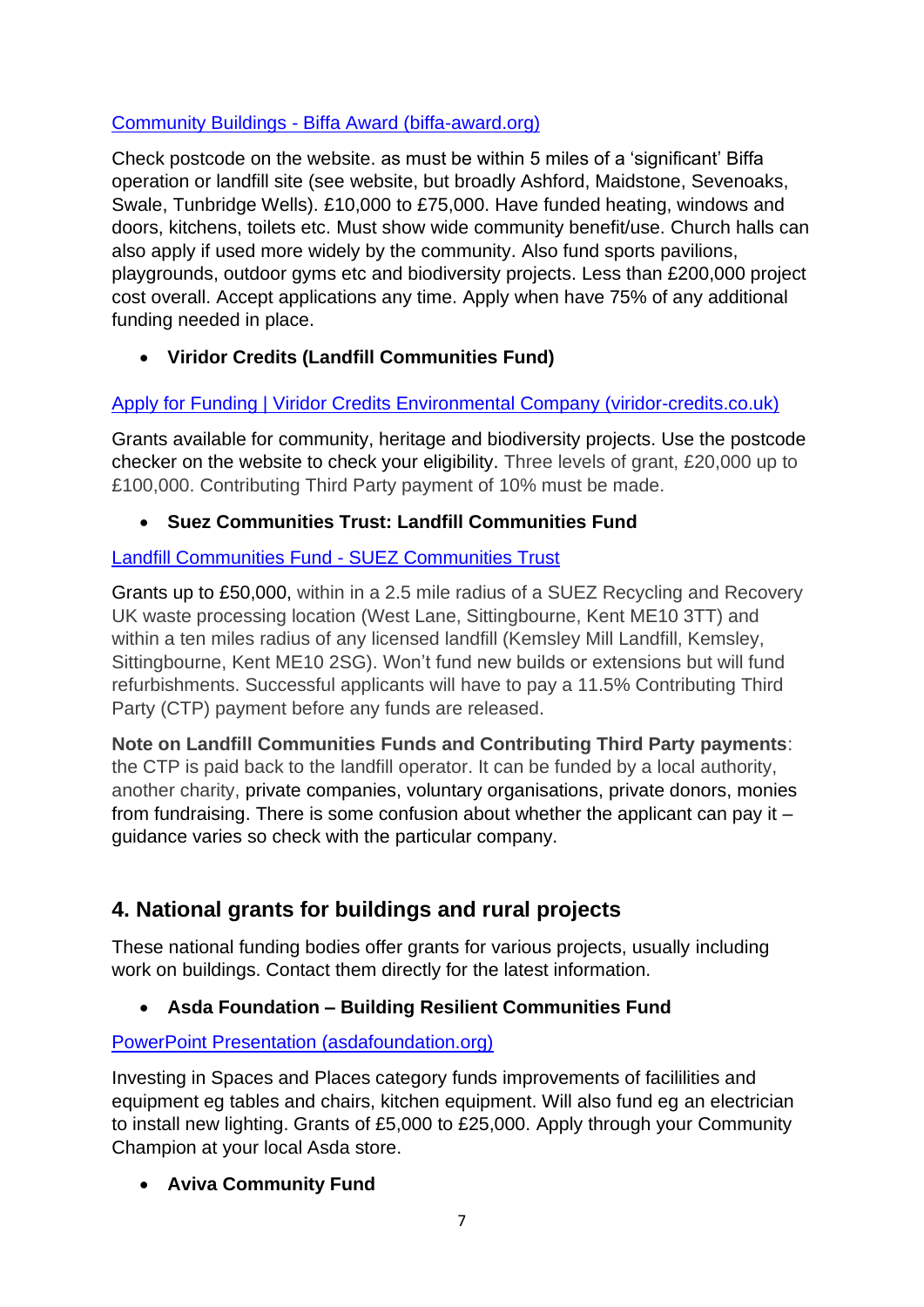#### [aviva-community-fund-eligibility.pdf \(avivacommunityfund.co.uk\)](https://www.avivacommunityfund.co.uk/uploads/terms/aviva-community-fund-eligibility.pdf)

Grants up to £50,000. Includes grants to help communities prevent, prepare and mitigate the effects of climate change.

#### • **ACRE/DEFRA Village Hall Improvement Grant**

<http://acre.org.uk/our-work/village-hall-improvement-grant%20fund> or call 01285 653477

Grants of up to £75,000 for major building works on halls in villages and small towns.

#### *Scheme currently closed but please log your interest so the demand can be noted.*

#### • **B&Q Foundation**

<https://www.neighbourly.com/BandQFoundation>

• Grants of up to £5,000 (occasionally more) to registered charities. Funding to maintain, repair or improve housing or community space. Need to show helping people in need (due to eg disability, isolation, age etc). Register your interest by filling in an on-line form.

## • **Bernard Sunley Charitable Foundation**

## <http://www.bernardsunley.org/> or call 020 7408 2198

Grants are available in the areas of community, education, health and social welfare. The funding is for one-off capital projects (not running costs) such as new buildings, major refurbishments, transport and equipment. The majority of grants awarded are under £5,000. Fund projects to provide disabled facilities, eg toilets. Grants exceeding £25,000 are exceptional and are typically awarded to major capital projects. Continuous rolling programme.

#### • **Foyle Foundation**

Small Grants Scheme - [\(foylefoundation.org.uk\)](http://www.foylefoundation.org.uk/small-grants-scheme/)

Grants of £2,000 to £10,000 to registered charities. If applying for funding towards a capital project apply towards the end of your fundraising campaign, when the majority of funding has been raised and you have an estimated start date for the works. Unlikely to consider a request if the lease is less than 10 years. If successful, the pledged grant offer is only valid for 12 months. The Foundation does not fund feasibility studies.

## • **Government Community Ownership Fund**

## [Community Ownership Fund: prospectus -](https://www.gov.uk/government/publications/community-ownership-fund-prospectus/community-ownership-fund-prospectus) GOV.UK (www.gov.uk)

Grants of up to £250,000 to voluntary, community and charitable organisations to support them in taking ownership of local assets which are at risk of being lost to the community. The Fund will contribute up to 50% of the total capital required.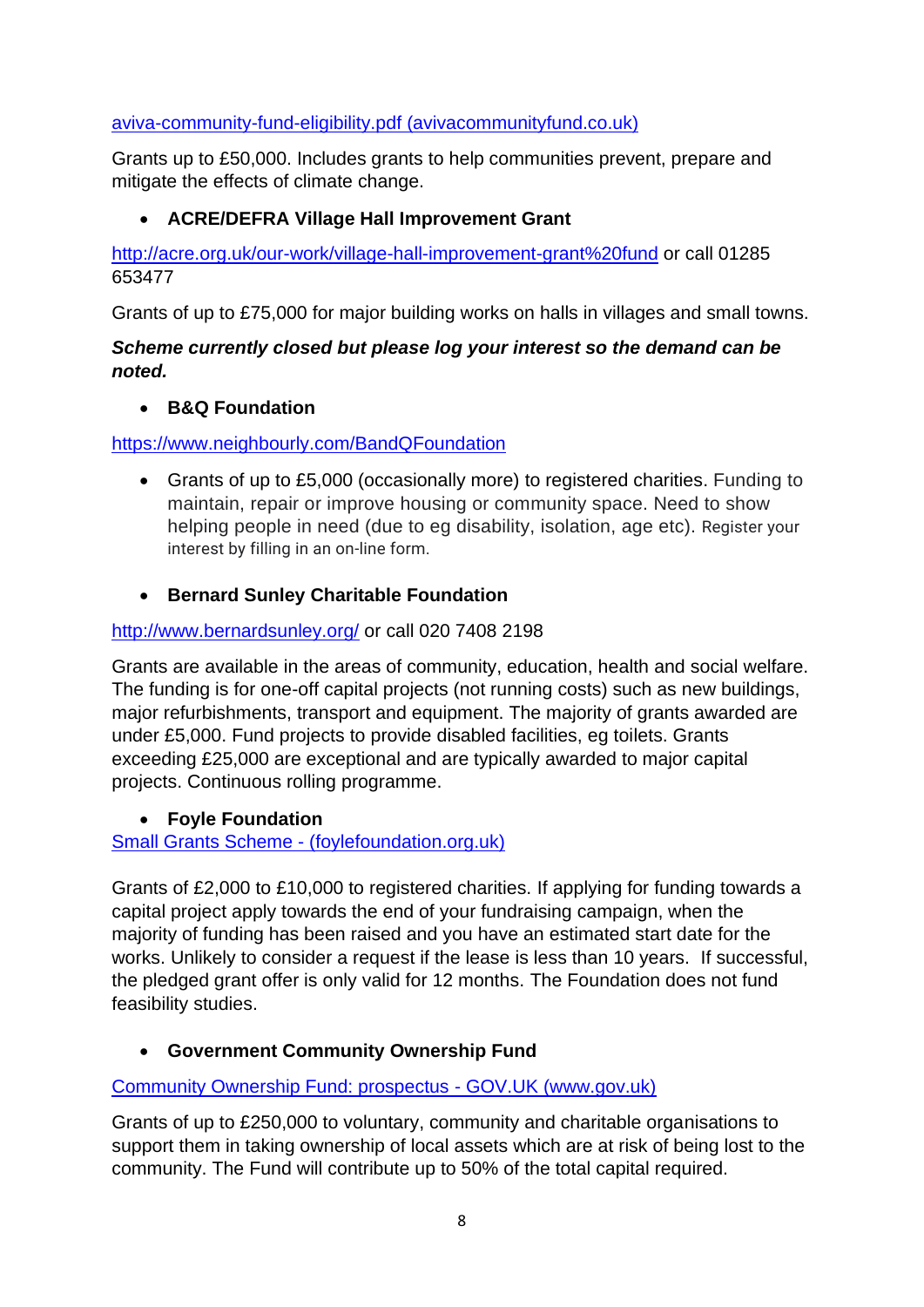Proposals will need to prove the value of the asset to local people and that the asset can run sustainably for the long-term benefit of the community. Projects could include community centres, sporting and leisure facilities, pubs, post office buildings and shops. The Fund will support proposals to: • Acquire a physical community asset or facility at risk, such as land and buildings which deliver a benefit to local people • Renovate, repair or refurbish the asset, only where this is part of a sale or transfer to save a community asset at risk and where this is critical to saving the asset and making it sustainable • Set up a new community business or buy an existing business in order to save an asset or amenity of importance to the community • The purchase of associated stock, collections or intellectual property, where it is associated with buying a physical asset or buying a business to save an amenity • Move a community amenity to a new, more appropriate location within the same community. This might be because a different location offers better value to continue the amenity, or because the venue is in itself an asset of community value.

Round 2 will open in December 2021. Round 3 will open in May 2022.

## • **Garfield Weston Foundation**

## [www.garfieldweston.org/](file://///krcc-dc01.krcc.local/home/Kent%20RCC/Community%20Halls/Funding/Funding%20info%20for%20VHs%202021/www.garfieldweston.org/) or call 020 7399 6565

Grants from £1,000 to £100,000. Their policy is to give a small proportion of the total project cost, typically around 10% for building works. The grant can support capital projects, revenue/core costs or project costs. It is recommended that applicants should have around 50% of their funding identified before applying to the Foundation.

## • **Henry Smith Charity**

Will consider funding community buildings in Kent in areas in the bottom third if the Indices of Deprivation under the Kent County programme. Grants of £10,000 on one year or £20,000 over 2 to 3 years are available. Open to not for profits and charities (not parish councils).

## • **Morrison Foundation**

#### [Grant Funding Request | Morrisons Foundation](https://www.morrisonsfoundation.com/grant-funding-request/)

The Morrisons Foundation awards grant funding for charity projects which make a positive difference in local communities. From support groups to children's hospitals and homeless shelters to hospices, the grants aim to provide vital funding for good causes across England, Scotland and Wales. In the main grants are available to fully fund projects up to £25,000.

## • **The National Lottery**

[Funding programmes | The National Lottery Community Fund](https://www.tnlcommunityfund.org.uk/funding/programmes)  [\(tnlcommunityfund.org.uk\)](https://www.tnlcommunityfund.org.uk/funding/programmes)

This is the new name for the Big Lottery Fund. Details of all the Community Fund programmes, both for large and small grants, can be found from this main site.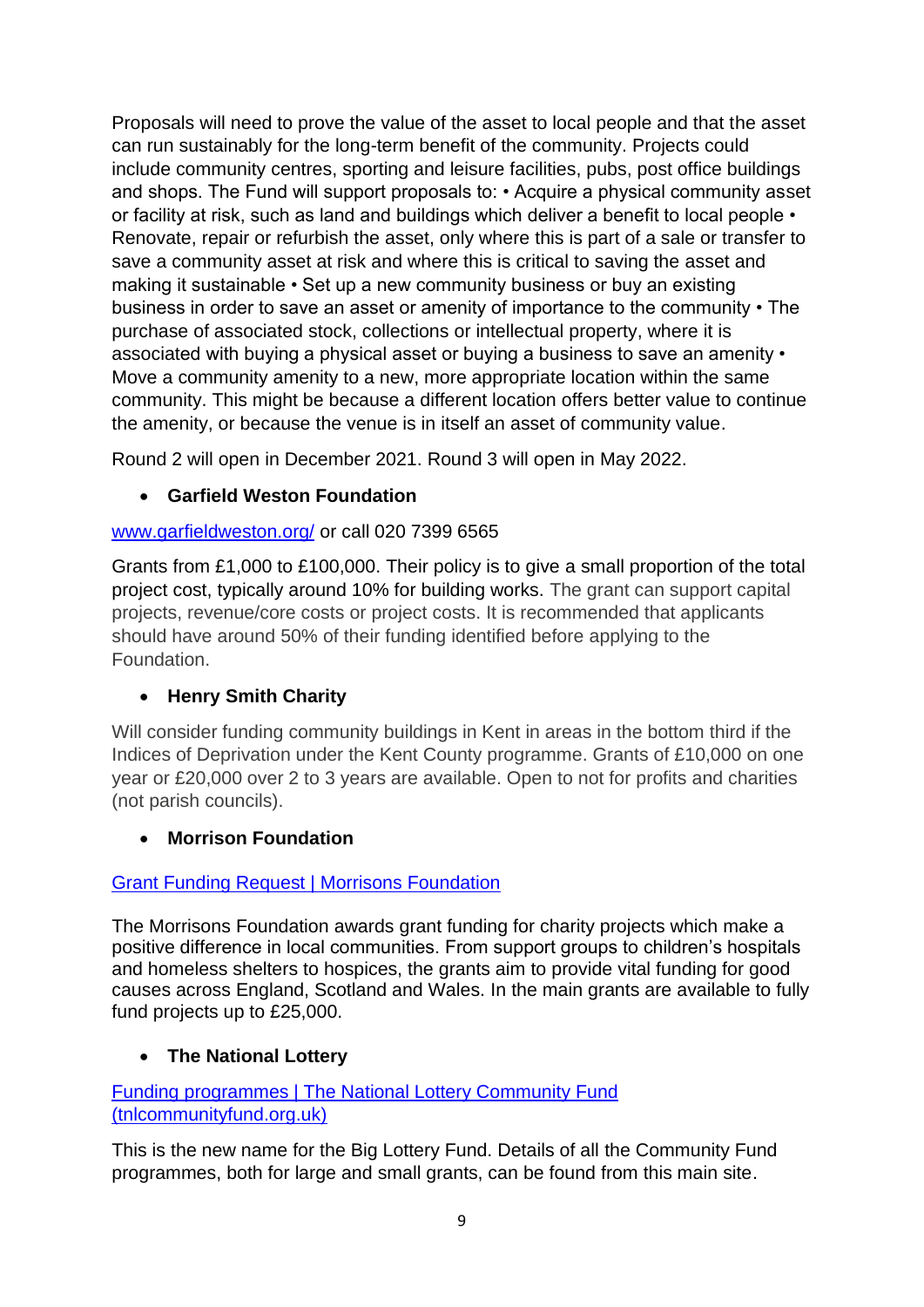Support is currently focused on people and communities most affected by Covid but may now be widening out.

Larger schemes (over £10,000):

[Reaching Communities England | The National Lottery Community Fund](https://www.tnlcommunityfund.org.uk/funding/programmes/reaching-communities-england)  [\(tnlcommunityfund.org.uk\)](https://www.tnlcommunityfund.org.uk/funding/programmes/reaching-communities-england)

[Partnerships | The National Lottery Community Fund \(tnlcommunityfund.org.uk\)](https://www.tnlcommunityfund.org.uk/funding/programmes/partnerships-england)

Under £10,000:

Awards for All: [National Lottery Awards for All England | The National Lottery](https://www.tnlcommunityfund.org.uk/funding/programmes/national-lottery-awards-for-all-england)  [Community Fund \(tnlcommunityfund.org.uk\)](https://www.tnlcommunityfund.org.uk/funding/programmes/national-lottery-awards-for-all-england)

Awards from £300 to £10,000.

## • **Screwfix Foundation**

<https://www.screwfix.com/help/screwfixfoundation/> or call 0500 41 41 41

Grants of up to £5,000 for projects that fix, repair, maintain and improve properties and community facilities for those in need across the UK. Continuous rolling programme, projects reviewed on a quarterly basis.

## • **Tesco Community Grants**

Apply for a grant – [Tesco Community Grants](https://tescocommunitygrants.org.uk/apply-for-a-grant/)

Grants of up to £1,500 for a wide range of community projects / activities, voted on by customers.

• **Trusthouse Charitable Foundation** (phone number 020 7264 4990)

[Small Grants | Trusthouse Charitable Foundation](https://www.trusthousecharitablefoundation.org.uk/our-grants/small-grants)

Grants of £2000 to £10,000. In rural areas must be in the bottom 50% most deprived areas based on indices of deprivation. 50% match funding needed, which must already be secured before applying.

## • **Burg-Wachter**

[Secure Communities Scheme –](https://www.burg.biz/uk/community/) Burg-Wächter UK

Currently providing security kits but have also provided wider funding, with a security element.

## • **The Prince's Countryside Fund**

<http://www.princescountrysidefund.org.uk/grant-giving-programme/grant-programme>

Grants for projects that will have 'a long-term positive impact on rural communities.

As with many other funds, you need to show evidence of community demand and the benefits there will be for the community.

• **Pilgrim Trust** – (preserving heritage, including buildings)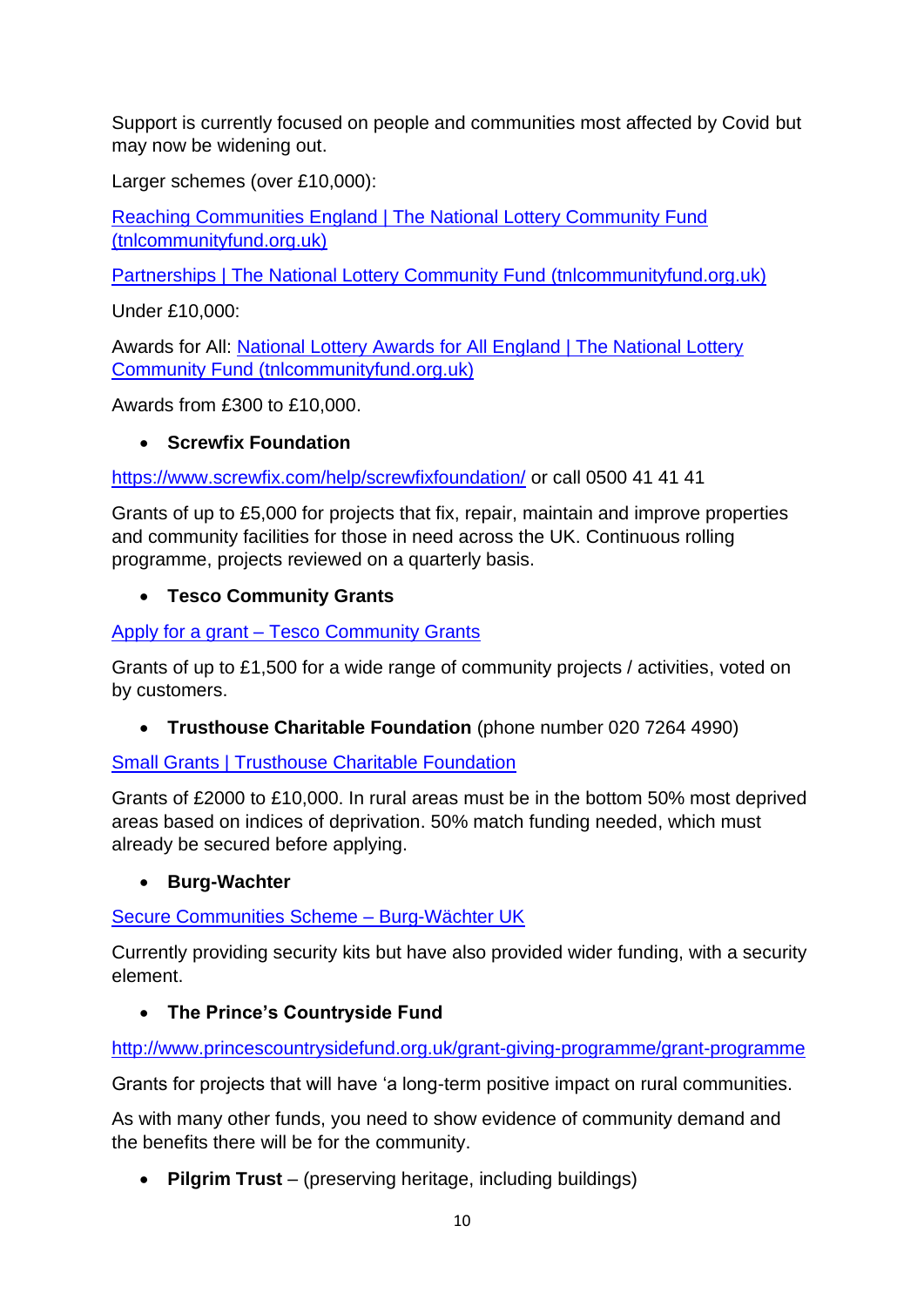<https://www.thepilgrimtrust.org.uk/grants/> or call 020 7834 6510

## • **Power to Change Bright Ideas Fund and Community Business Fund**

<http://mycommunity.org.uk/funding-options/bright-ideas-fund/>

[https://www.powertochange.org.uk/get-support/programmes/community-business](https://www.powertochange.org.uk/get-support/programmes/community-business-fund/)[fund/](https://www.powertochange.org.uk/get-support/programmes/community-business-fund/)

# **5. Loan schemes**

**IMPORTANT** In general, we recommend that **unincorporated** organisations (e.g. village hall charitable trusts) do not borrow money, because of the potential liability to the charity trustees as individuals. The ACRE Loan Fund (below) is an exception; it is specifically designed for small, unincorporated charities and has flexible terms and a low interest rate.

• **ACRE Rural Community Buildings Loan Fund**

[www.acre.org.uk/our-work/rural-community-buildings-loan-fund](file://///krcc-dc01.krcc.local/home/Kent%20RCC/Community%20Halls/Funding/Funding%20info%20for%20VHs%202021/www.acre.org.uk/our-work/rural-community-buildings-loan-fund) or call 01285 653477

Loans from £1,000 to £20,000 (and occasionally higher) to help community halls in rural areas to meet the cost of capital works. Repayments over 5 to 8 years. The Fund is often over-subscribed so please contact ACRE as soon as you decide that you might want to apply for a loan.

## • **Co-op Foundation**

<https://www.coopfoundation.org.uk/>

Interest-free loans of up to £50,000 for 'enterprising ideas to improve community spaces'. See the website for examples of projects they would like to support.

## • **Charity Bank loans**

## [www.charitybank.org/](file://///krcc-dc01.krcc.local/home/Kent%20RCC/Community%20Halls/Funding/Funding%20info%20for%20VHs%202021/www.charitybank.org/) or call 01732 774040

Charity Bank can give loans for a range of purposes up to £1,000,000.

## • **Venturesome – loans from the Charities Aid Foundation**

[Unsecured loans to help you grow | Social investment CAF Venturesome](https://www.cafonline.org/charities/borrowing/social-investment/development-fund)  [\(cafonline.org\)](https://www.cafonline.org/charities/borrowing/social-investment/development-fund)

Unsecured loans to incorporated organisations only, for a wide range of charitable / social purposes.

## **6. Other options**

## • **Gift Aid**

<https://www.gov.uk/claim-gift-aid/overview>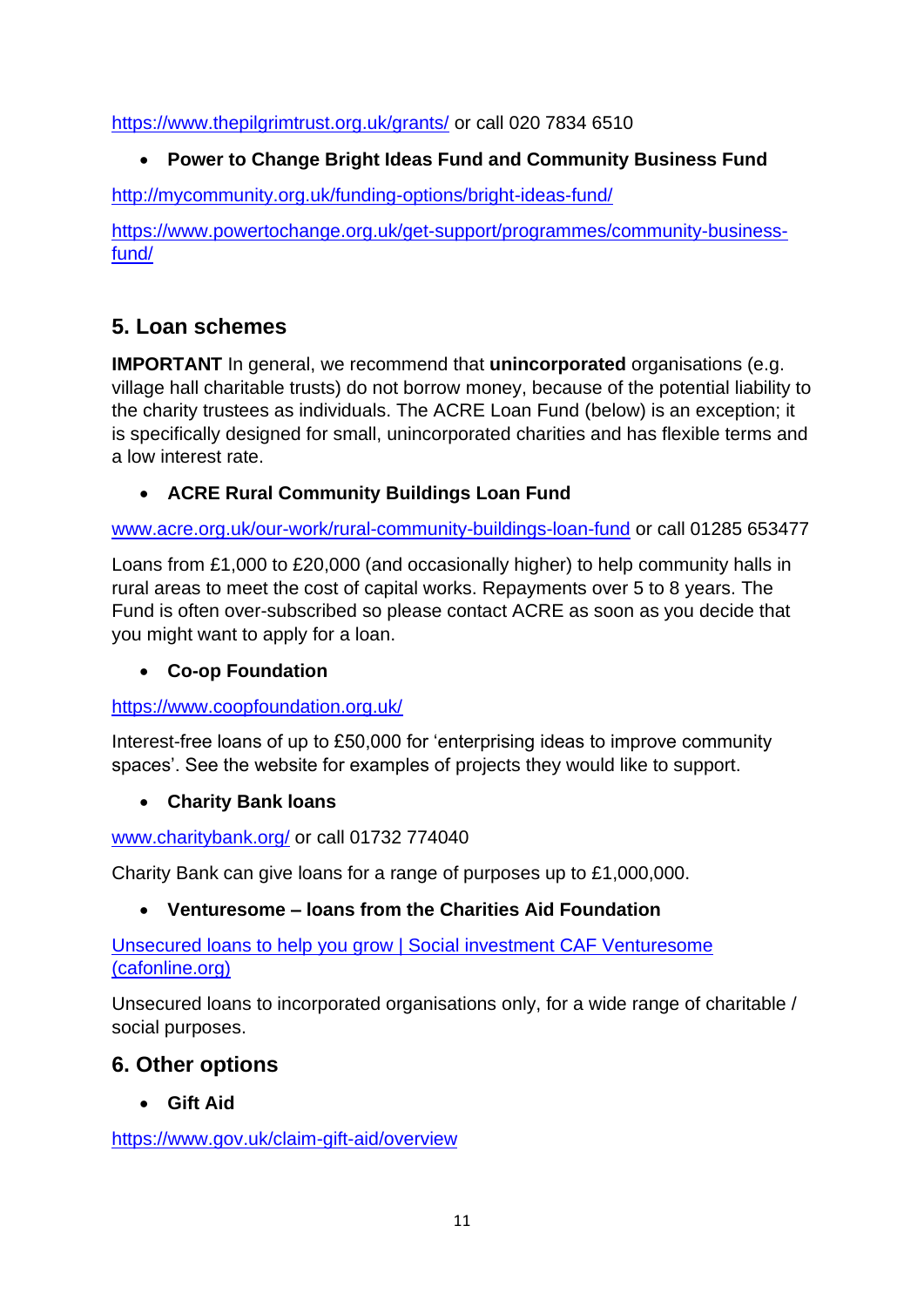If your organisation is charitable (or a Community Amateur Sports Club) and you are embarking on a major fundraising drive, consider registering for Gift Aid. This allows you to claim back 25p on every £1 you receive in donations from individuals. Also note the Gift Aid Small Donations Scheme: [https://www.gov.uk/claim-gift-aid/small](https://www.gov.uk/claim-gift-aid/small-donations-scheme)[donations-scheme](https://www.gov.uk/claim-gift-aid/small-donations-scheme)

## • **Crowdfunding**

This is a new approach to fundraising which uses online technology to enable the gaining and handling of donations from a large number of people. See KCC scheme above but also:

[https://www.charitydigitalnews.co.uk/2019/02/21/the-best-free-online-fundraising](https://www.charitydigitalnews.co.uk/2019/02/21/the-best-free-online-fundraising-platformsfor-charities/)[platformsfor-charities/](https://www.charitydigitalnews.co.uk/2019/02/21/the-best-free-online-fundraising-platformsfor-charities/) A list of crowdfunding sites for charities

Two of the most well-known fundraising platforms used by charities are Just Giving and Virgin

<https://www.justgiving.com/for-charities/a-new-free-way-to-join-justgiving>

<https://uk.virginmoneygiving.com/giving/charities/>

## • **Dulux Community Re-Paint scheme**

[www.communityrepaint.org.uk](file://///krcc-dc01.krcc.local/home/Kent%20RCC/Community%20Halls/Funding/Funding%20info%20for%20VHs%202021/www.communityrepaint.org.uk)

Community buildings can apply for paint for their halls from their local scheme.

## • **B & Q**

Contact your local branch

B & Q stores can donate items like slightly damaged tins of paint and end-of-range materials, and they give grants of up to £250 for projects that save energy, conserve nature, help people grow their own produce or support local culture and heritage.

## • **Community Payback**

<https://www.gov.uk/nominate-community-payback-project>

Formerly known as Community Service. Organisations put themselves forward to get support from offenders, with decorating a community centre being one of the suggested projects.

## • **Local businesses**

They may be able to help with grants, sponsorship (in return for some publicity), resources, equipment, staff time etc. Be creative with what you can offer local companies in return for their support and use any contacts or other links you have.

# **7. Specific areas**

## **7.1 Support and funding for energy efficiency / renewable energy/EV chargepoints, biodiversity projects**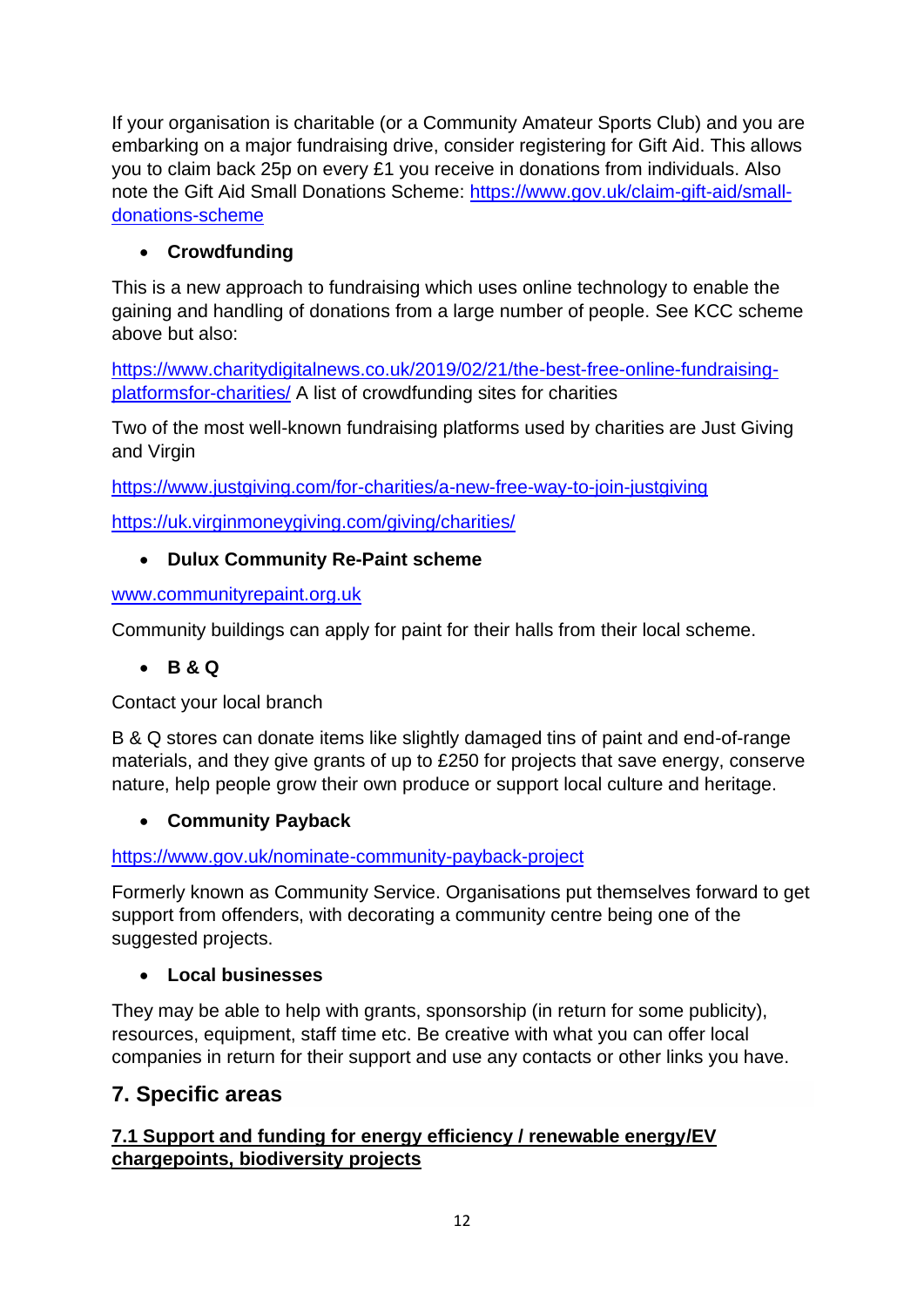#### • **Dan Hanson Charitable Foundation**

#### [Smart Energy Program | Don Hanson Charitable Foundation](http://www.donhansoncharitablefoundation.org/smart-energy-program/)

Smart energy funding, giving interest-free loans to halls to install building energy management systems in order to make savings on their heating/energy use. The loans are repayable from the savings over 5 years. In partnership with Heating Save [BMS & BEMS | Building Energy Management Systems | HeatingSave](https://www.heatingsave.co.uk/)

## • **Kent Community Foundation**

Kent Community Foundation – [Improving the Lives of Local People \(kentcf.org.uk\)](https://kentcf.org.uk/)

Nothing currently but keep checking their website.

## • **NLCF**

[The National Lottery Community Fund \(tnlcommunityfund.org.uk\)](https://www.tnlcommunityfund.org.uk/funding/programmes/together-for-our-planet#section-2)

Nothing currently but have had funds in the past. Keep checking the website. They also have a list of other possible funders: Climate action – [other funders | The](https://www.tnlcommunityfund.org.uk/funding/programmes/climate-action-fund-round-2/climate-action-other-funders)  [National Lottery Community Fund \(tnlcommunityfund.org.uk\)](https://www.tnlcommunityfund.org.uk/funding/programmes/climate-action-fund-round-2/climate-action-other-funders)

## • **Kent County Council**

## [Solar Together Kent –](https://www.kent.gov.uk/environment-waste-and-planning/climate-change/reducing-emissions/household-energy/solar-together-kent) Kent County Council

Solar panels for residents and small businesses. Up to 50 panels. Will also cover battery storage if panels already installed. They group buy to obtain lower prices but you do have to pay.

Reopens 7 February but you can register your interest for Spring 2022. **Includes Medway.**

## • **KCC Electric vehicle chargepoint scheme**

## [Travel Plan Management System \(kentsmartertravel.co.uk\)](https://parish.kentsmartertravel.co.uk/x.jsp?ano=1)

The scheme is open to village halls as well as parish councils. Please contact me for more information. This is a much more generous scheme than the central government one below.

## • **Office of Low Emission Vehicles (OLEV)**

Grants of up to £350 available to charities to install EV chargepoints. These will cover up to 75% of the cost of buying and installing a chargepoint. A grant will be available for each parking space provided with a chargepoint socket, with every charity able to claim up to 40 grants. To apply, charities will need to be registered with Companies House, have a VAT number or be a registered charity.

The grant is provided using the Workplace Charging Scheme: [Workplace Charging](https://www.gov.uk/guidance/workplace-charging-scheme-guidance-for-charities-and-small-accommodation-businesses)  [Scheme: guidance for charities and small accommodation businesses –](https://www.gov.uk/guidance/workplace-charging-scheme-guidance-for-charities-and-small-accommodation-businesses) GOV.UK [\(www.gov.uk\)](https://www.gov.uk/guidance/workplace-charging-scheme-guidance-for-charities-and-small-accommodation-businesses) as this contains most information charities will need.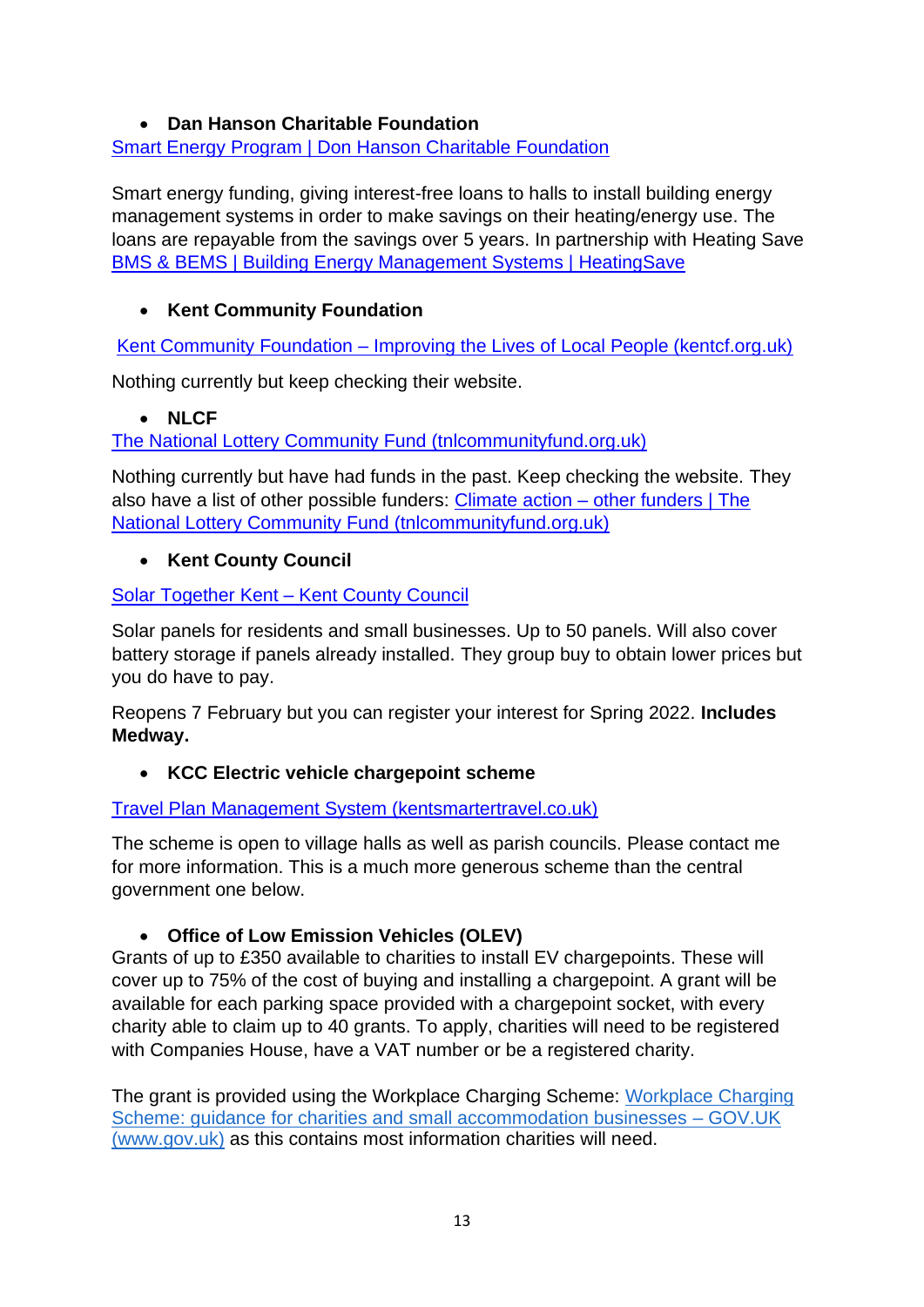You will need to talk to EV chargepoint installers to get options and quotes. Go [here](https://www.gov.uk/government/publications/workplace-charging-scheme-authorised-installers) to find installers in your area. Watch, the Energy Saving Trust webinar series [\(Residential landowners Electric Vehicle Homecharge Scheme –](https://urldefense.com/v3/__https:/energysavingtrust.org.uk/grants-and-loans/residential-landowners-electric-vehicle-homecharge-scheme/__;!!HEBAkwG3r5RD!oy1rtVrAdOAC9BQW8B3_U0ZU50cl6dMT8huYfYA7BtmDnfl8v3OLKcsZpcR-FVwlcOyWy-Ky%24) Energy Saving [Trust\)](https://urldefense.com/v3/__https:/energysavingtrust.org.uk/grants-and-loans/residential-landowners-electric-vehicle-homecharge-scheme/__;!!HEBAkwG3r5RD!oy1rtVrAdOAC9BQW8B3_U0ZU50cl6dMT8huYfYA7BtmDnfl8v3OLKcsZpcR-FVwlcOyWy-Ky%24) on what to consider.

## • **Rural Community Energy Fund**

<https://www.gov.uk/guidance/rural-community-energy-fund>

A grant scheme of up to £100,000 for the development of renewable energy projects that will benefit rural communities as a whole (not just individual community buildings in those communities).

#### • **Naturesave Trust: Community Renewable Energy Grants**

<https://www.naturesave.co.uk/the-naturesave-trust/> or call 01803 864390

Small grants for specific initiatives to promote sustainable development, e.g. energy efficiency surveys, solar panels, heat pumps etc. Not currently accepting applications but keep checking their web page for the next round.

#### • **ACRE Rural Community Buildings Loan Fund**

[www.acre.org.uk/our-work/rural-community-buildings-loan-fund](file://///krcc-dc01.krcc.local/home/Kent%20RCC/Community%20Halls/Funding/Funding%20info%20for%20VHs%202021/www.acre.org.uk/our-work/rural-community-buildings-loan-fund) or call 01285 653477

For halls in rural areas, this loan fund is worth considering if you need funding for work that will quickly reduce your energy bills (e.g. by improving your building's insulation) or increase your income (e.g. by making your building more appealing to potential hirers). Then you can use the money saved to pay off the loan. See Loan Schemes above.

#### • **The Ashden Trust**

Sainsbury Family Charitable Trusts, The Peak, 5 Wilton Road, London SW1V 1AP | 020 7410 0330 | [ashdentrust@sfct.org.uk](mailto:ashdentrust@sfct.org.uk) | [www.ashdentrust.org.ukT](http://www.ashdentrust.org.ukt/)

The Ashden Trust is a grant-making charity focusing on climate change, sustainable development and improving the quality of life in poorer communities across the UK. In order to make lasting changes in the UK and internationally small grants (typically between £1,000 - £20,000) are offered to organisations with a track record of delivering innovative and effective projects. Don't generally accept unsolicited applications but occasionally put out requests for bids.

#### • **Woodland Trust**

Free tree packs for community groups and schools. The land must be accessible to the public and there must be community involvement.

## **7.3 Sport and playgrounds**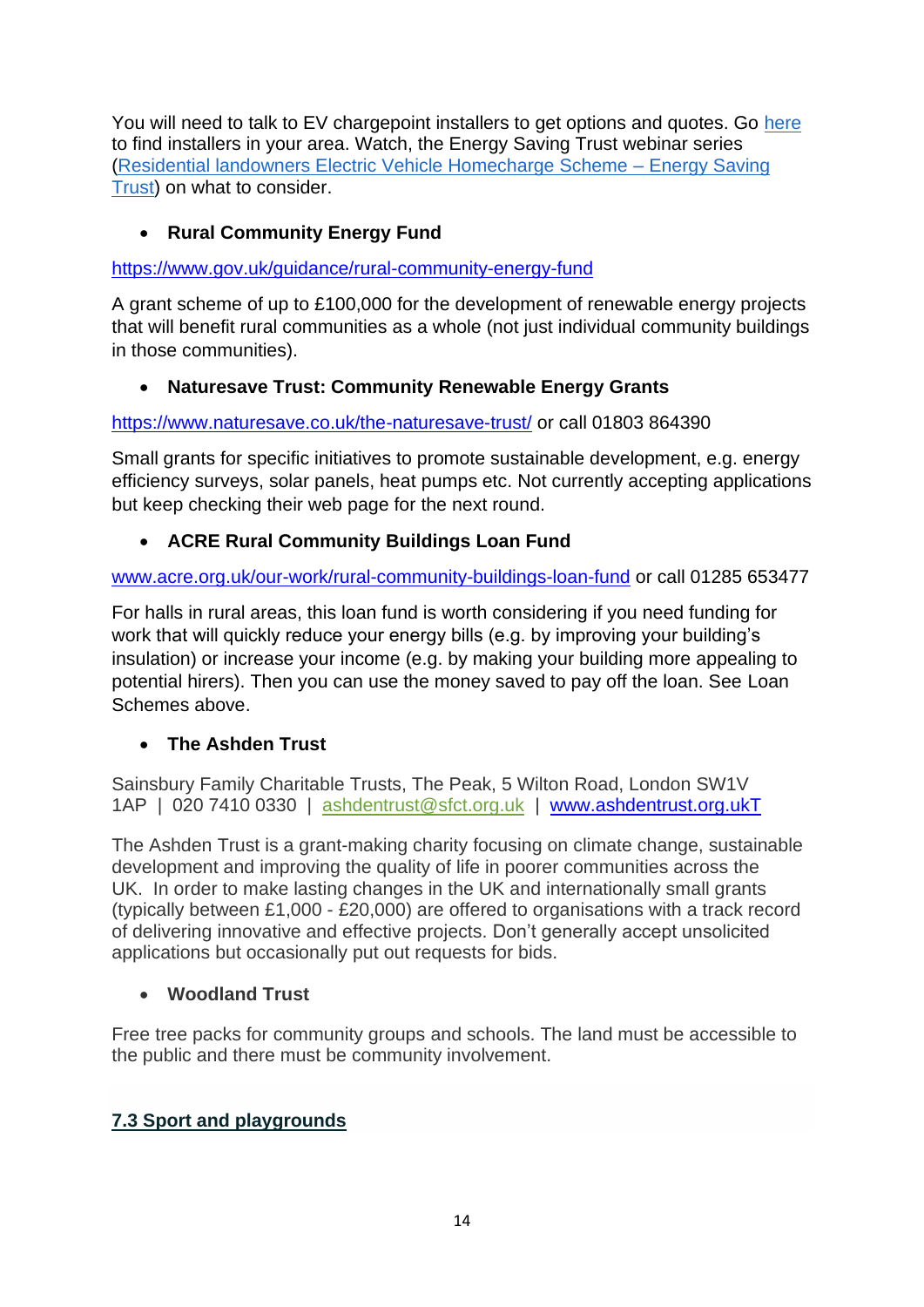Note that some of the funders above will also fund playgrounds, sports pavilions etc,eg BIFFA.

## • **Kent County Council**

[Capital grants for sport -](https://www.kent.gov.uk/leisure-and-community/community-grants-and-funding/capital-grants-for-sport#tab-1) Kent County Council

If you offer sports facilities at your community building, these might be of interest.

#### • **Kent Sport**

#### [Funding & Insight -](https://kentsport.org/make-sport-happen/funding-insight/) Kent Sport

Useful site to finding funding for a range of sports, including badminton, tennis etc.

#### • **Kent Playing Fields Association**

<https://www.kentpfa.org.uk/>

Grants and loans for playing fields and children's playgrounds.

• **Sport England**

<https://www.sportengland.org/funding/> or call 0345 8508 508

National Lottery funding relevant to community buildings with any kind of sporting facilities.

• **Queen's Platinum Jubilee Activity Fund – Sport England**

#### [Queen's Platinum Jubilee Activity Fund | Sport England](https://www.sportengland.org/how-we-can-help/our-funds/queens-platinum-jubilee-activity-fund)

This Fund aims to use sport and physical activity as a means of bringing a community together and tackling inequalities via awards of between £300 and £10,000 from a pot of £5 million of National Lottery funding.

Sport England want organisations to consider how they could work more collaboratively across their community, in order to make the biggest possible impact. The priority is to support projects working with people in disadvantaged communities.

Awards are to help inactive people get active, or less active people become more active.

## **Return to Play Fund – Sport England**

#### [Funding, innovation and flexibility | Sport England](https://www.sportengland.org/how-we-can-help/coronavirus/funding-innovation-and-flexibility)

One element of this fund remains open.

• Return to Play: Active Together – is a crowdfunding initiative that can match fund, up to £10,000, successful Crowdfunder campaigns from a pot of £1.5m. The partnership with Crowdfunder also includes advice, guidance and training to help create a successful campaign.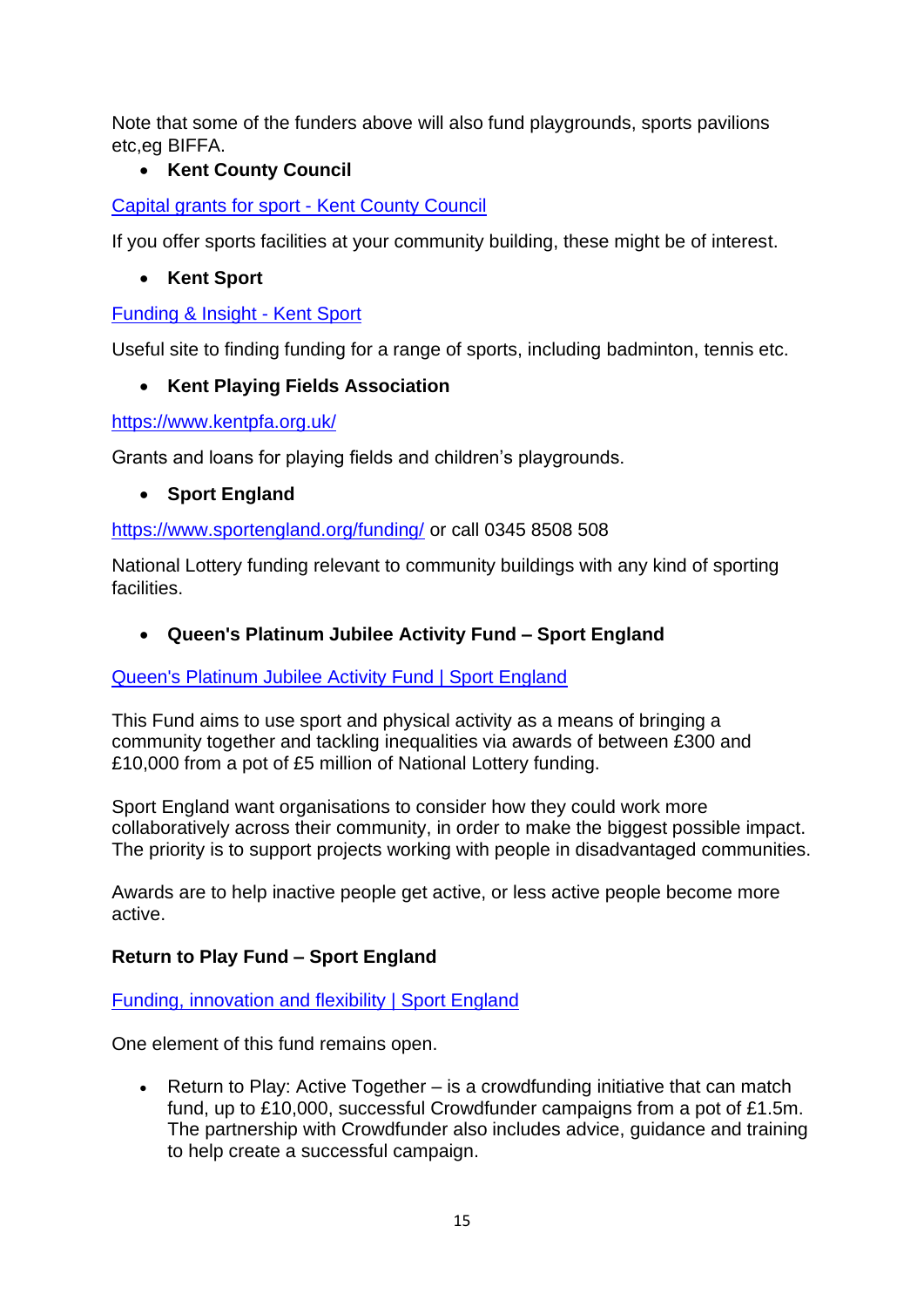#### • **Football Foundation**

#### [Football Foundation](https://footballfoundation.org.uk/)

The Football Foundation provides grants for building or refurbishing grassroots facilities, such as changing rooms, 3G pitches, fencing, portable floodlights, pitch improvements and clubhouse refurbishment. The Fund is available to football clubs, schools, councils and local sports associations and gives grants for projects that:

- Improve facilities for football and other sport in local communities.
- Sustain or increase participation amongst children and adults, regardless of background age, or ability.
- Help children and adults to develop their physical, mental, social and moral capacities through regular participation in sport.

Grants are available for between £10,000 and £500,000.

#### **7.4 Heritage buildings**

• **Transforming Places through Heritage Grants – Architectural Heritage Fund**

England - [Transforming Places Through Heritage | The Architectural Heritage Fund](https://ahfund.org.uk/grants/england/)  [\(ahfund.org.uk\)](https://ahfund.org.uk/grants/england/)

This programme supports projects that will contribute to the transformation of high streets and town centres in England helping them become thriving places, strengthening local communities and encouraging local economies to prosper. It is part of a wider initiative to revive heritage high streets in England, alongside Historic England's High Street Heritage Action Zones.

This programme is for individual heritage buildings in, or transferring to, community ownership. They will support charities and social enterprises to develop projects with the potential to bring new life to high streets by creating alternative uses for redundant or underused historic buildings in town centres.

A range of grants are available:

- Project Viability Grants: up to £15,000, for early viability and feasibility work, open now for applications.
- Project Development Grants: up to £100,000, for capital project development costs, open now for applications.
- Crowdfunding Challenge Grants: up to £25,000, to match fund crowdfunding campaigns, open now for applications.
- Community Shares Booster Grants: supporting community share offers with development grants and matched investment.
- **Heritage Fund (previously the Heritage Lottery Fund)**

<https://www.heritagefund.org.uk/funding> or call 020 7591 6042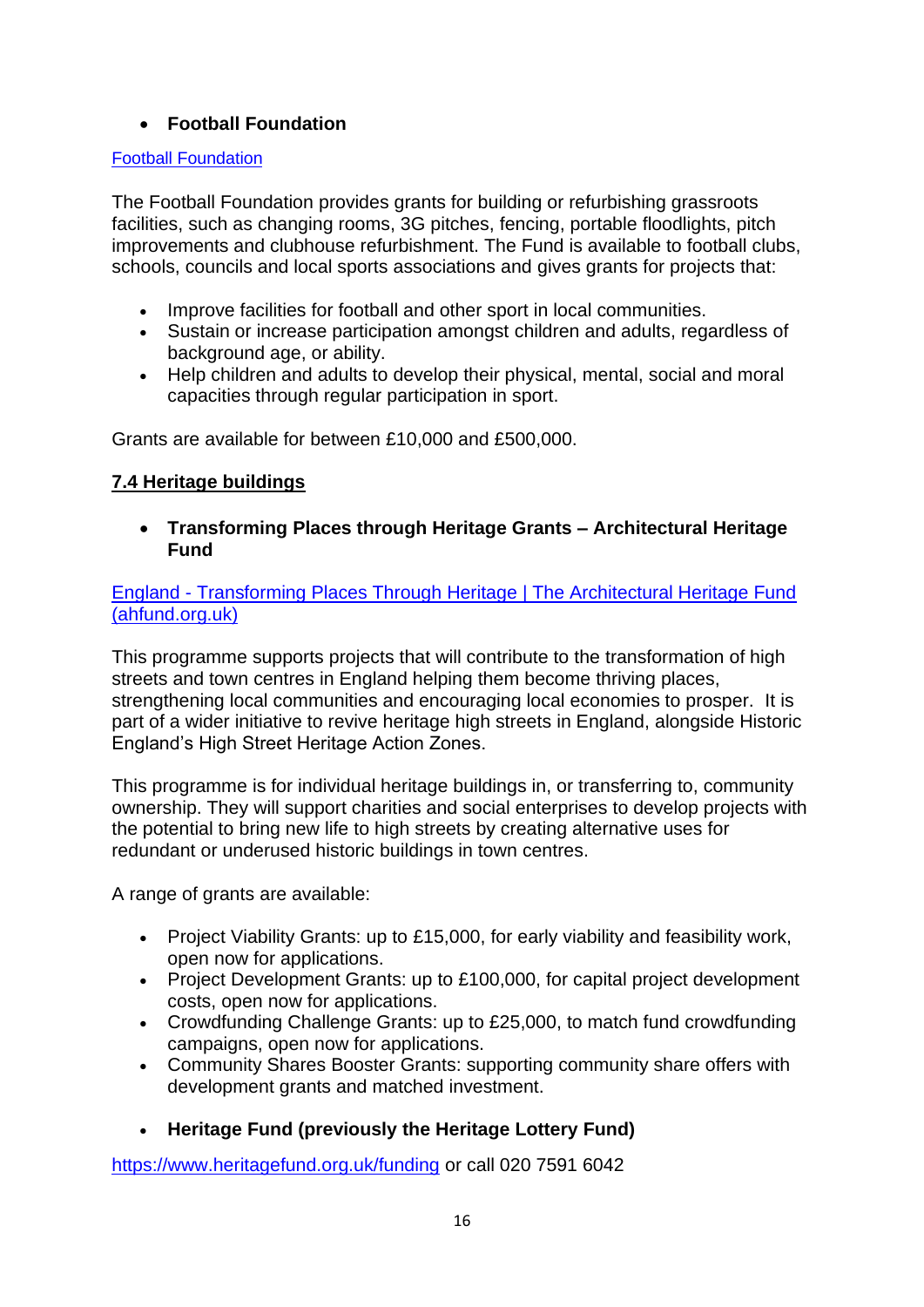A range of grant schemes, some of which will be relevant to community buildings.

## **7.5 Church buildings**

## • **Benefact Trust**

#### [General Grants Programme | Benefact Trust](https://benefacttrust.co.uk/which-grant-is-for-me/general-grants/)

Churches, cathedrals, denominational bodies, Christian charities, and schools and educational institutions are all eligible to apply. All applicants must be able to demonstrate a clear Christian foundation or ethos.

The programme typically funds capital projects, not salaries or running costs. The Programme supports the repair, restoration, protection and improvement of churches, cathedrals and other places of Christian worship where changes support wider community use and enable greater impact.

Most grants range from £1000 to £15,000.

#### • **National Churches Trust**

#### <http://www.nationalchurchestrust.org/our-grants> or call 020 7222 0605

- Cornerstone grants. The Cornerstone Grant Programme offers grants of between £10,000 and £50,000 towards the cost of urgent structural repair projects costed at more than £100,000 including VAT. The Trust will also consider projects that introduce kitchens and accessible toilets to enable increased community use, costed at more than £30,000 including VAT. Grants will never exceed 50% of the project cost. See the website for the next deadline for applications.
- Gateway grants. The Gateway Grant Programme offers grants of between £3,000 and £10,000 towards project development and investigative work up to RIBA planning stage 1, to support churches preparing for a major project, and in developing their project to the point at which they can approach a major grant funder. Grants will never exceed 50% of the project costs for this phase. The next deadline for applications is 12 May 2022.
- Foundation grants. The Foundation Grant Programme will offer grants of between £500 and £5,000 towards urgent maintenance works and small repairs identified as high priority within a recent Quinquennial Inspection or Survey Report. Also, small investigative works and surveys. Project costs should not exceed £10,000. The next deadline for applications is 31 October 2022.
- Preventative maintenance micro grants. If the cost of booking maintenance services is a problem, the National Churches Trust, with its partner the Pilgrim Trust, can offer grants towards the cost of a building's maintenance services. You could receive up to 50% of the cost of works (excl. VAT) up to a maximum grant of £500. The cost of your service must not exceed £1,000 (excl VAT).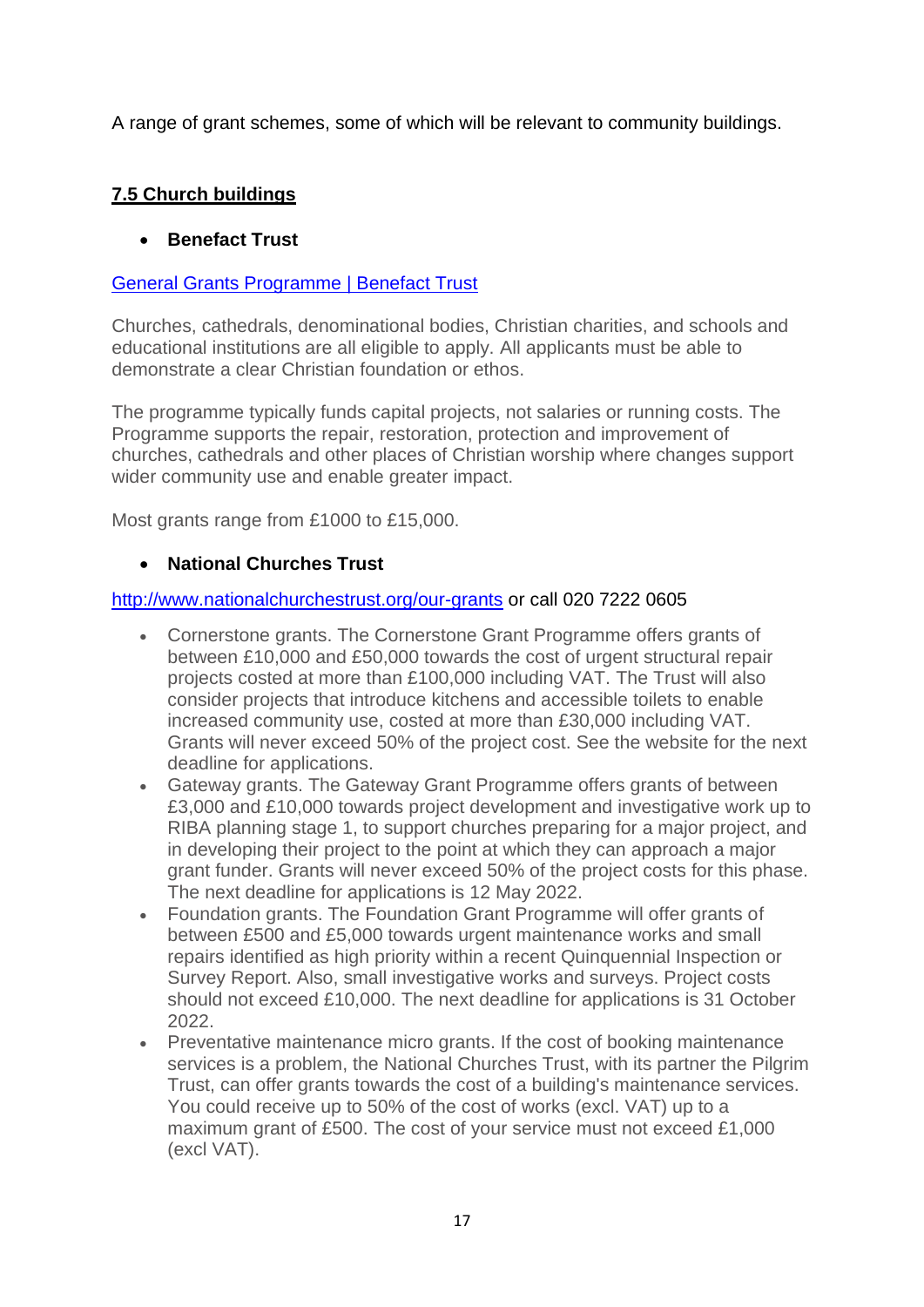#### • **Listed Places of Worship grant scheme – Department for Digital, Culture, Media and Sport**

#### Listed Places of Worship - [Home page \(lpwscheme.org.uk\)](https://www.lpwscheme.org.uk/)

The Listed Places of Worship (LPW) Grant Scheme gives grants that cover the VAT incurred in making repairs to listed buildings in use as places of worship. The scheme covers repairs to the fabric of the building, along with associated professional fees, plus repairs to turret clocks, pews, bells and pipe organs.

The Scheme has been run by DCMS with a focus on preserving heritage in the fabric of UK listed places of worship. The scheme only accepts applications where the minimum value of eligible work carried out on any one claim to the scheme is £1,000 (excluding VAT). The Government has confirmed funding is available for the Listed Places of Worship Grant Scheme until 31 March 2025.

#### **7.6 Funding and information to start and develop community businesses such as shops, pubs, farms, and cafes**

[www.henrysmithcharity.org.uk](file://///krcc-dc01.krcc.local/home/Kent%20RCC/Community%20Halls/Funding/Funding%20info%20for%20VHs%202021/www.henrysmithcharity.org.uk%20) or call 020 7264 4970

#### **Clothworkers' Foundation**

[www.foundation.clothworkers.co.uk](file://///krcc-dc01.krcc.local/home/Kent%20RCC/Community%20Halls/Funding/Funding%20info%20for%20VHs%202021/www.foundation.clothworkers.co.uk%20) or call 020 7623 7041

#### **Tudor Trust**

[www.tudortrust.org.uk/](file://///krcc-dc01.krcc.local/home/Kent%20RCC/Community%20Halls/Funding/Funding%20info%20for%20VHs%202021/www.tudortrust.org.uk/) or call 020 7727 8522

#### **People's Postcode Trust and Postcode Community Trust** 0131 555 7287

<http://www.postcodetrust.org.uk/> <http://www.postcodecommunitytrust.org.uk/>

#### **Community Shares Booster – Power to Change**

Delivered by the Community Shares Unit and funded by Power to Change, Community Shares Booster supports community businesses in the process of setting up and launching a community share offer that can demonstrate high levels of community impact, innovation and engagement. The programme provides:

- Development grants of up to £10,000 to prepare a community share offer; financial planning, governance support, marketing costs and being awarded the Community Shares Standard Mark
- Match equity investment– typically matching pound for pound up to £100,000 providing that the minimum share offer target is achieved
- Ongoing support and advice as an active investor in community businesses

#### **Community Business Crowdmatch – Power to Change**